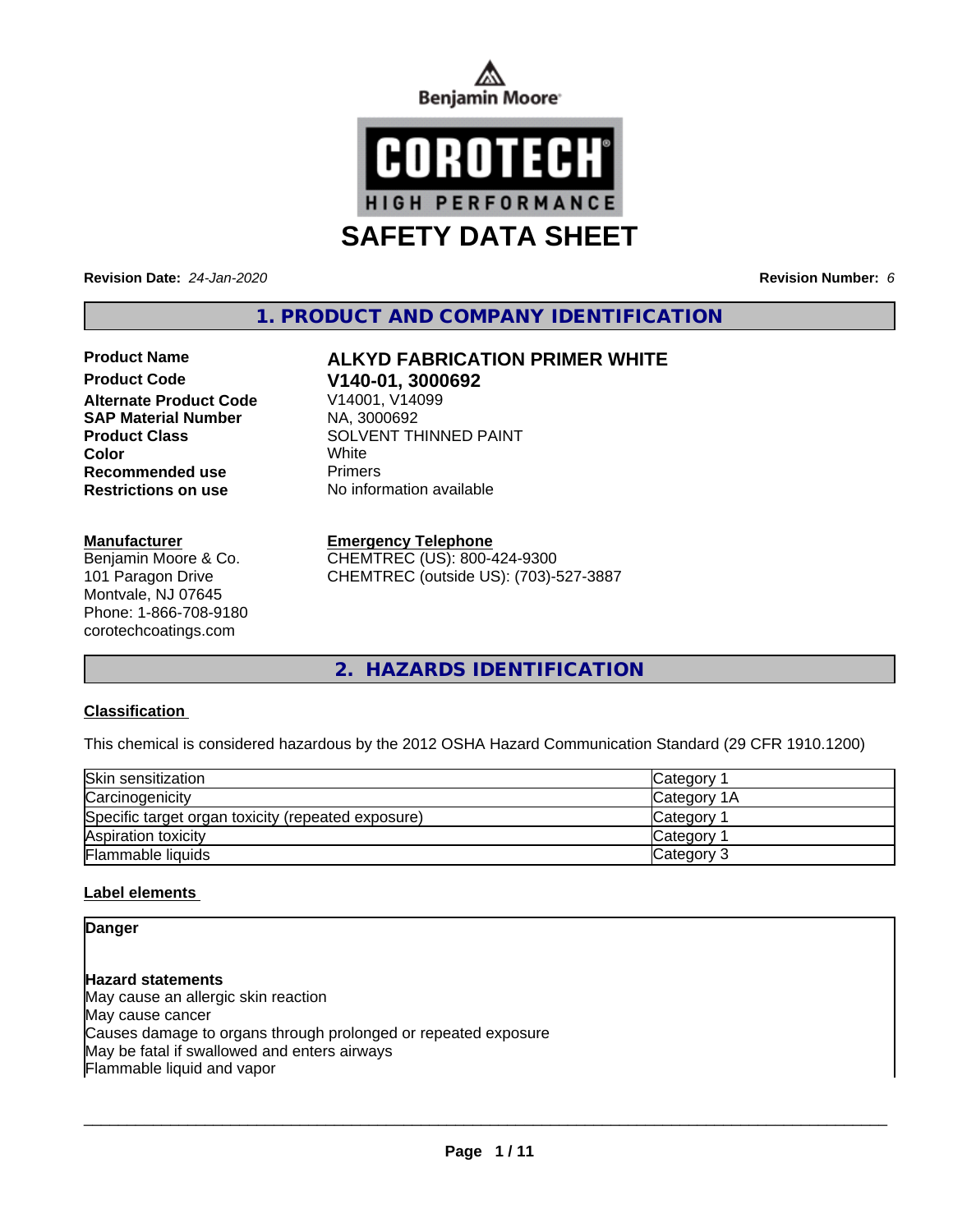

**Appearance** liquid

**Odor** solvent

#### **Precautionary Statements - Prevention**

Obtain special instructions before use Do not handle until all safety precautions have been read and understood Use personal protective equipment as required Contaminated work clothing should not be allowed out of the workplace Wear protective gloves Do not breathe dust/fume/gas/mist/vapors/spray Wash face, hands and any exposed skin thoroughly after handling Do not eat, drink or smoke when using this product Keep away from heat, hot surfaces, sparks, open flames and other ignition sources. No smoking Keep container tightly closed Ground/bond container and receiving equipment Use explosion-proof electrical/ventilating/lighting/equipment Use only non-sparking tools Take precautionary measures against static discharge

#### **Precautionary Statements - Response**

IF exposed or concerned: Get medical advice/attention **Skin** If skin irritation or rash occurs: Get medical advice/attention Wash contaminated clothing before reuse IF ON SKIN (or hair): Remove/Take off immediately all contaminated clothing. Rinse skin with water/shower **Ingestion** IF SWALLOWED: Immediately call a POISON CENTER or doctor/physician Do NOT induce vomiting **Fire** In case of fire: Use CO2, dry chemical, or foam for extinction

#### **Precautionary Statements - Storage**

Store locked up Store in a well-ventilated place. Keep cool

#### **Precautionary Statements - Disposal**

Dispose of contents/container to an approved waste disposal plant

#### **Hazards not otherwise classified (HNOC)**

Rags, steel wool or waste soaked with this product may spontaneously catch fire if improperly discarded

#### **Other information**

No information available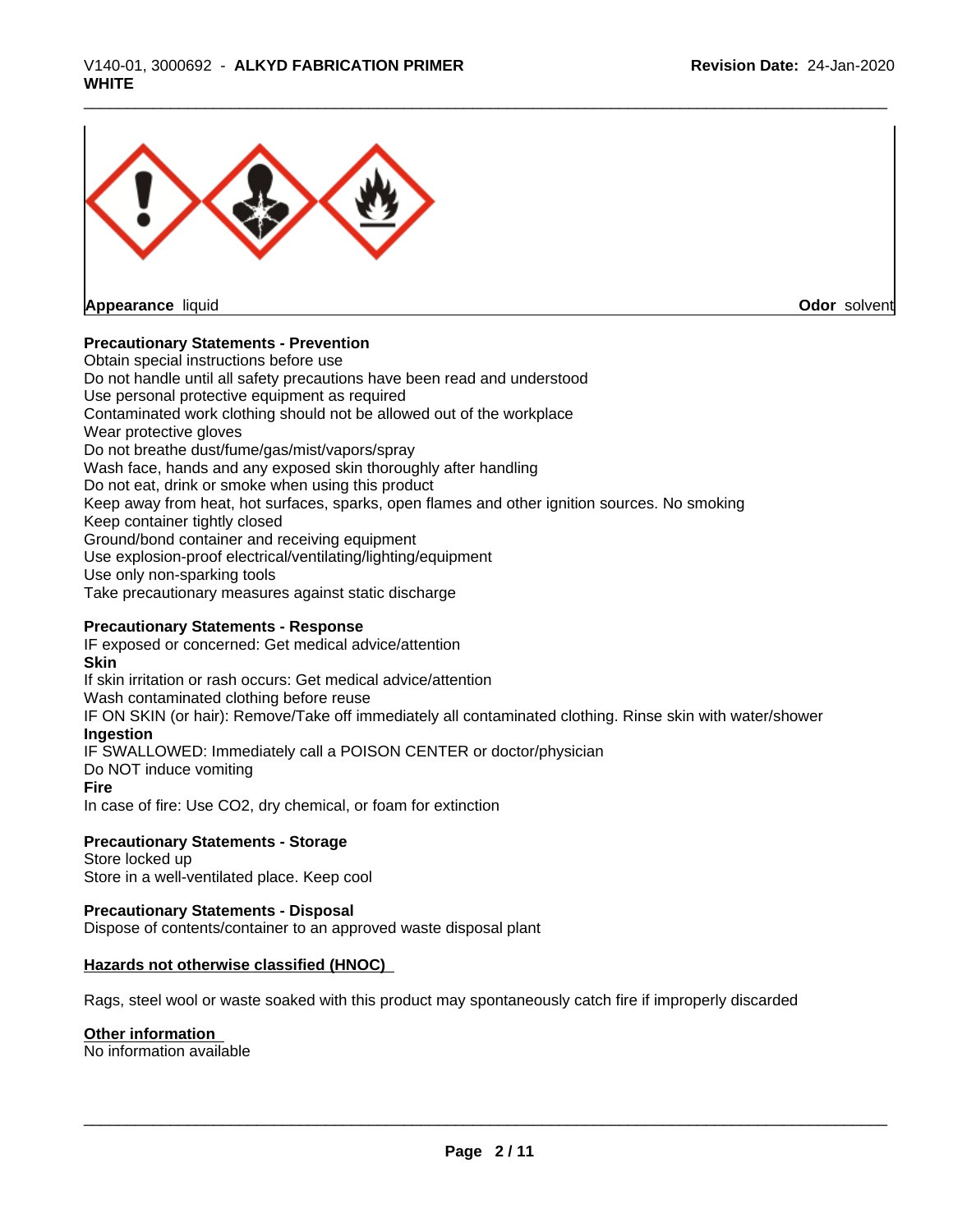# **3. COMPOSITION/INFORMATION ON INGREDIENTS**

| <b>Chemical name</b>                       | <b>CAS No.</b> | Weight-%    |
|--------------------------------------------|----------------|-------------|
| Talc                                       | 14807-96-6     | $35 - 40$   |
| Stoddard solvent                           | 8052-41-3      | $10 - 15$   |
| Titanium dioxide                           | 13463-67-7     | $10 - 15$   |
| Distillates, petroleum, hydrotreated light | 64742-47-8     | $5 - 10$    |
| Zinc phosphate                             | 7779-90-0      | $5 - 10$    |
| Zinc oxide                                 | 1314-13-2      | $0.5 - 1$   |
| Silica, crystalline                        | 14808-60-7     | $0.1 - 0.5$ |
| Methyl ethyl ketoxime                      | 96-29-7        | $0.1 - 0.5$ |

|                                                  | 4. FIRST AID MEASURES                                                                                                                                                                                                               |
|--------------------------------------------------|-------------------------------------------------------------------------------------------------------------------------------------------------------------------------------------------------------------------------------------|
| <b>General Advice</b>                            | If symptoms persist, call a physician. Show this safety data sheet to the doctor in<br>attendance.                                                                                                                                  |
| <b>Eye Contact</b>                               | Immediately flush with plenty of water. After initial flushing, remove any contact<br>lenses and continue flushing for at least 15 minutes. Keep eye wide open while<br>rinsing. If symptoms persist, call a physician.             |
| <b>Skin Contact</b>                              | Wash off immediately with soap and plenty of water while removing all<br>contaminated clothes and shoes. If skin irritation persists, call a physician. Wash<br>clothing before reuse. Destroy contaminated articles such as shoes. |
| <b>Inhalation</b>                                | Move to fresh air. If symptoms persist, call a physician.<br>If not breathing, give artificial respiration. Call a physician immediately.                                                                                           |
| Ingestion                                        | Clean mouth with water and afterwards drink plenty of water. Do not induce<br>vomiting without medical advice. Never give anything by mouth to an unconscious<br>person. Consult a physician.                                       |
| <b>Protection Of First-Aiders</b>                | Use personal protective equipment.                                                                                                                                                                                                  |
| <b>Most Important</b><br><b>Symptoms/Effects</b> | May cause allergic skin reaction.                                                                                                                                                                                                   |
| <b>Notes To Physician</b>                        | Treat symptomatically.                                                                                                                                                                                                              |

# **5. FIRE-FIGHTING MEASURES**

| <b>Suitable Extinguishing Media</b>                   | Foam, dry powder or water. Use extinguishing measures<br>that are appropriate to local circumstances and the<br>surrounding environment.     |
|-------------------------------------------------------|----------------------------------------------------------------------------------------------------------------------------------------------|
| Protective equipment and precautions for firefighters | As in any fire, wear self-contained breathing apparatus<br>pressure-demand, MSHA/NIOSH (approved or equivalent)<br>and full protective gear. |
| <b>Specific Hazards Arising From The Chemical</b>     | Combustible material. Closed containers may rupture if<br>exposed to fire or extreme heat. Keep product and empty                            |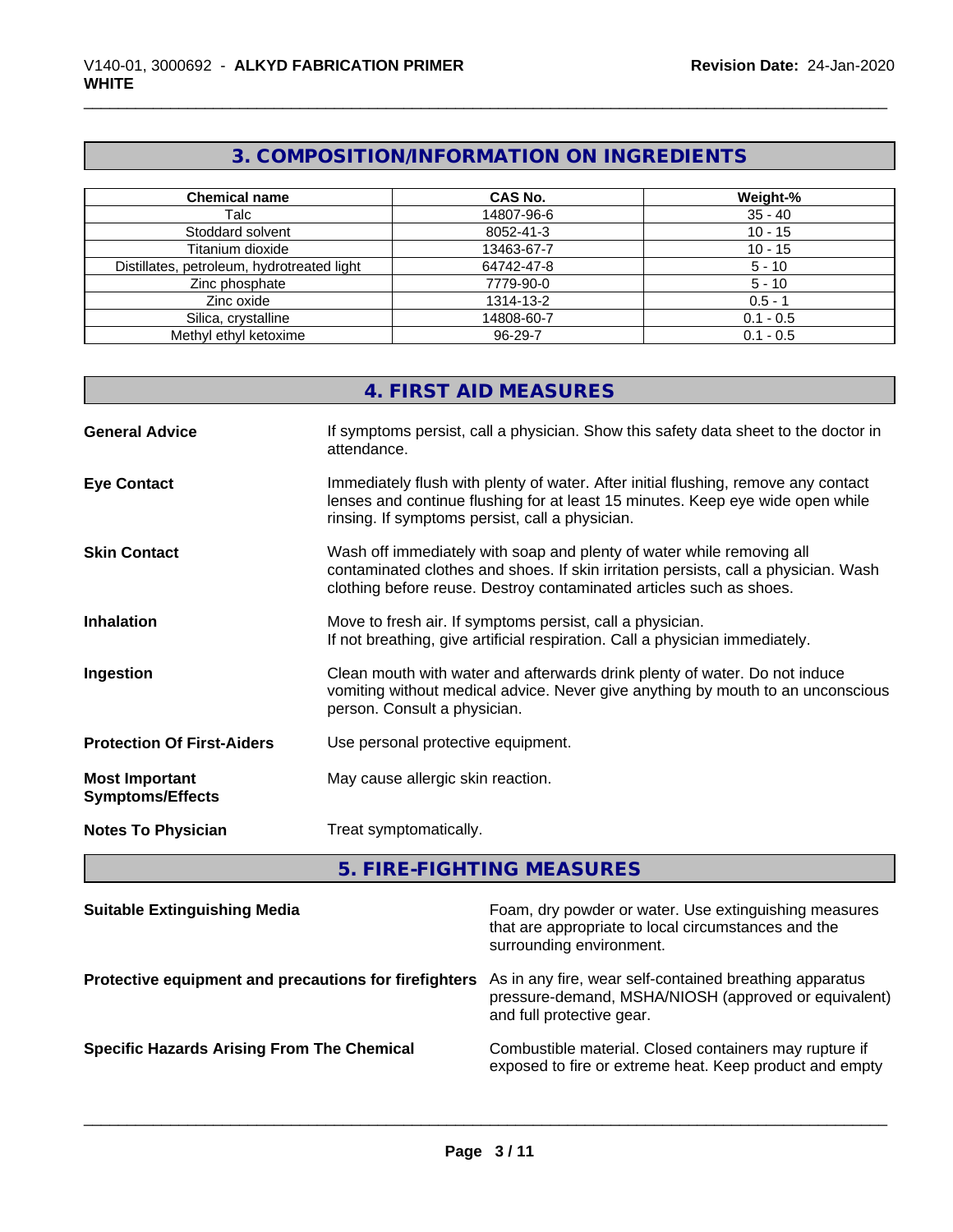|                                                                                  | vapors.                                         | container away from heat and sources of ignition. Thermal<br>decomposition can lead to release of irritating gases and |  |
|----------------------------------------------------------------------------------|-------------------------------------------------|------------------------------------------------------------------------------------------------------------------------|--|
| Sensitivity to mechanical impact                                                 | No                                              |                                                                                                                        |  |
| Sensitivity to static discharge                                                  | Yes                                             |                                                                                                                        |  |
| <b>Flash Point Data</b><br>Flash point (°F)<br>Flash Point (°C)<br><b>Method</b> | 102<br>39<br><b>PMCC</b>                        |                                                                                                                        |  |
| <b>Flammability Limits In Air</b>                                                |                                                 |                                                                                                                        |  |
| Lower flammability limit:<br><b>Upper flammability limit:</b>                    | Not available<br>Not available                  |                                                                                                                        |  |
| Health: 1<br><b>NFPA</b>                                                         | <b>Flammability: 2</b><br><b>Instability: 0</b> | <b>Special: Not Applicable</b>                                                                                         |  |
| <b>NFPA Legend</b><br>0 - Not Hazardous                                          |                                                 |                                                                                                                        |  |

- 1 Slightly
- 2 Moderate
- 3 High
- 4 Severe

*The ratings assigned are only suggested ratings, the contractor/employer has ultimate responsibilities for NFPA ratings where this system is used.*

*Additional information regarding the NFPA rating system is available from the National Fire Protection Agency (NFPA) at www.nfpa.org.*

### **6. ACCIDENTAL RELEASE MEASURES**

| <b>Personal Precautions</b>      | Use personal protective equipment. Remove all sources of ignition.                                                                                                                                                                                                                                                                                                                            |  |
|----------------------------------|-----------------------------------------------------------------------------------------------------------------------------------------------------------------------------------------------------------------------------------------------------------------------------------------------------------------------------------------------------------------------------------------------|--|
| <b>Other Information</b>         | Prevent further leakage or spillage if safe to do so. Do not allow material to<br>contaminate ground water system. Prevent product from entering drains. Do not<br>flush into surface water or sanitary sewer system. Local authorities should be<br>advised if significant spillages cannot be contained.                                                                                    |  |
| <b>Environmental precautions</b> | See Section 12 for additional Ecological Information.                                                                                                                                                                                                                                                                                                                                         |  |
| <b>Methods for Cleaning Up</b>   | Dam up. Soak up with inert absorbent material. Pick up and transfer to properly<br>labeled containers. Clean contaminated surface thoroughly.                                                                                                                                                                                                                                                 |  |
|                                  | 7. HANDLING AND STORAGE                                                                                                                                                                                                                                                                                                                                                                       |  |
| <b>Handling</b>                  | Use only in area provided with appropriate exhaust ventilation. Do not breathe<br>vapors or spray mist. Wear personal protective equipment. Take precautionary<br>measures against static discharges. To avoid ignition of vapors by static electricity<br>discharge, all metal parts of the equipment must be grounded. Keep away from<br>open flames, hot surfaces and sources of ignition. |  |

**Storage** Keep containers tightly closed in a dry, cool and well-ventilated place. Keep away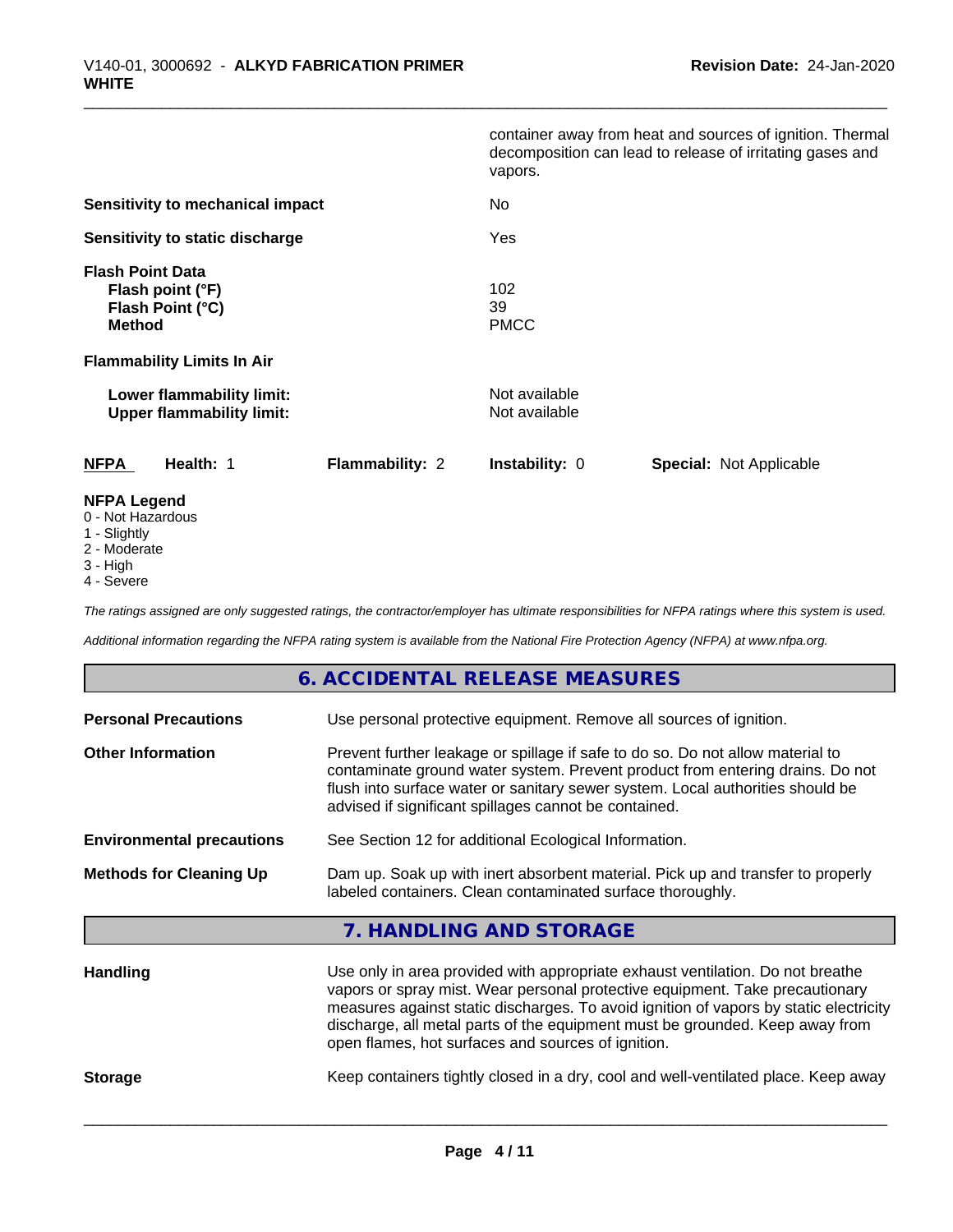from heat. Keep away from open flames, hot surfaces and sources of ignition. Keep in properly labeled containers. Keep out of the reach of children.

 **DANGER** - Rags, steel wool or waste soaked with this product may spontaneously catch fire if improperly discarded. Immediately after use, place rags, steel wool or waste in a sealed water-filled metal container.

**Incompatible Materials Incompatible with strong acids and bases and strong oxidizing agents.** 

## **8. EXPOSURE CONTROLS / PERSONAL PROTECTION**

#### **Exposure Limits**

| <b>Chemical name</b> | <b>ACGIH TLV</b>                                  | <b>OSHA PEL</b>                                        |
|----------------------|---------------------------------------------------|--------------------------------------------------------|
| Talc                 | TWA: $2 \text{ mg/m}^3$ particulate matter        | 20 mppcf - TWA                                         |
|                      | containing no asbestos and <1%                    |                                                        |
|                      | crystalline silica, respirable particulate        |                                                        |
|                      | matter                                            |                                                        |
| Stoddard solvent     | TWA: 100 ppm                                      | 500 ppm - TWA                                          |
|                      |                                                   | 2900 mg/m <sup>3</sup> - TWA                           |
| Titanium dioxide     | TWA: $10 \text{ mg/m}^3$                          | 15 mg/m <sup>3</sup> - TWA                             |
| Zinc oxide           | STEL: 10 mg/m <sup>3</sup> respirable particulate | $5 \text{ mg/m}^3$ - TWA                               |
|                      | matter                                            | 15 mg/m $3$ - TWA                                      |
|                      | TWA: $2 \text{ mg/m}^3$ respirable particulate    |                                                        |
|                      | matter                                            |                                                        |
| Silica, crystalline  | TWA: $0.025$ mg/m <sup>3</sup> respirable         | 50 $\mu$ g/m <sup>3</sup> - TWA Respirable crystalline |
|                      | particulate matter                                | silica 50 µg/m <sup>3</sup> - TWA                      |
|                      |                                                   |                                                        |

#### **Legend**

ACGIH - American Conference of Governmental Industrial Hygienists Exposure Limits OSHA - Occupational Safety & Health Administration Exposure Limits N/E - Not Established

| <b>Engineering Measures</b> | Ensure adequate ventilation, especially in confined areas. |  |
|-----------------------------|------------------------------------------------------------|--|
|-----------------------------|------------------------------------------------------------|--|

#### **Personal Protective Equipment**

| <b>Eye/Face Protection</b>    | Safety glasses with side-shields. If splashes are likely to occur, wear: Tightly fitting<br>safety goggles                                                                                                                                                                                                                   |
|-------------------------------|------------------------------------------------------------------------------------------------------------------------------------------------------------------------------------------------------------------------------------------------------------------------------------------------------------------------------|
| <b>Skin Protection</b>        | Long sleeved clothing. Protective gloves.                                                                                                                                                                                                                                                                                    |
| <b>Respiratory Protection</b> | In operations where exposure limits are exceeded, use a NIOSH approved<br>respirator that has been selected by a technically qualified person for the specific<br>work conditions. When spraying the product or applying in confined areas, wear a<br>NIOSH approved respirator specified for paint spray or organic vapors. |
| <b>Hygiene Measures</b>       | Avoid contact with skin, eyes and clothing. Remove and wash contaminated<br>clothing before re-use. Wash thoroughly after handling. When using do not eat,<br>drink or smoke.                                                                                                                                                |
|                               |                                                                                                                                                                                                                                                                                                                              |

## **9. PHYSICAL AND CHEMICAL PROPERTIES**

#### **Appearance** liquid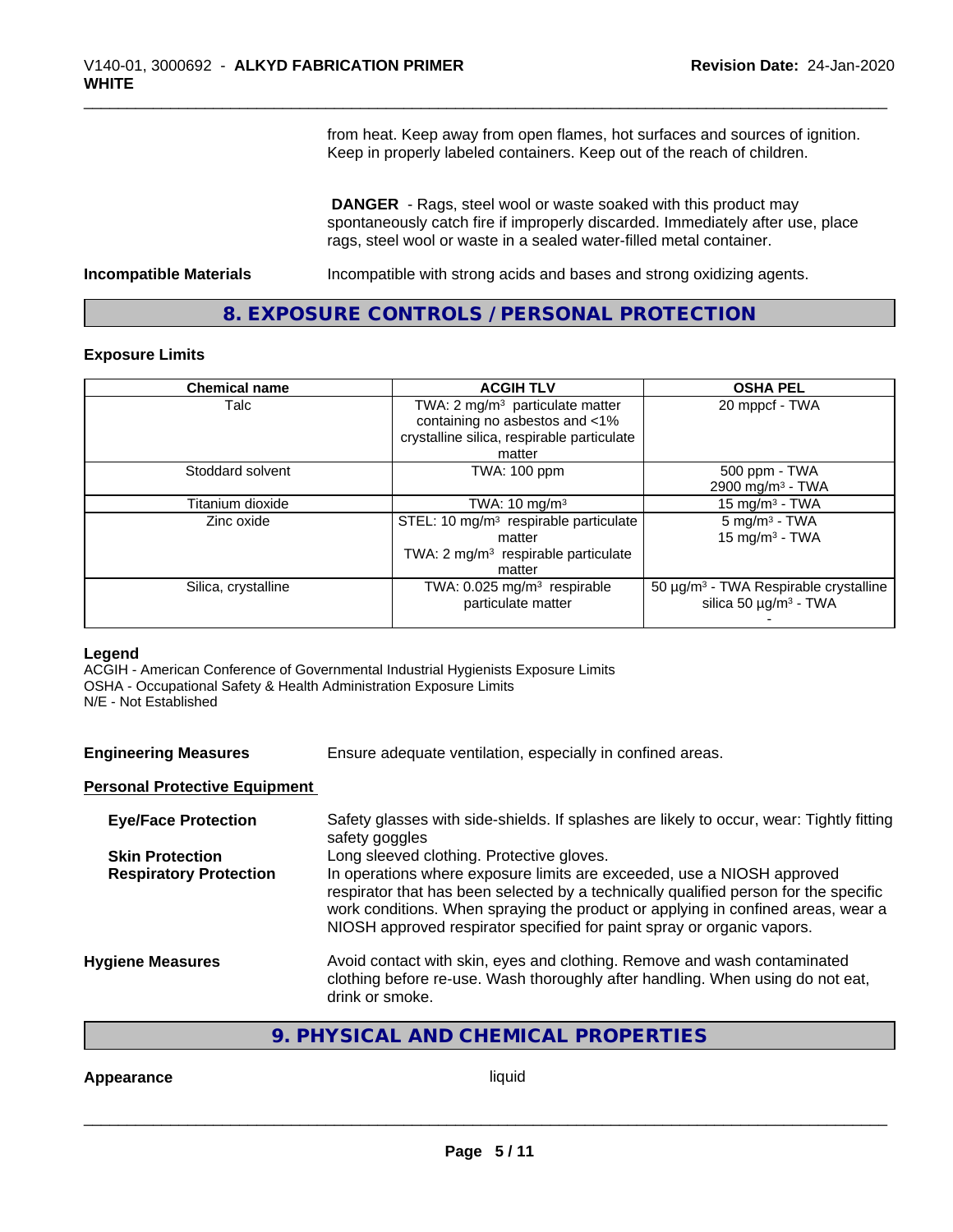**Odor** solvent **Odor Threshold**<br> **Density (Ibs/qal)**<br> **Density (Ibs/qal)**<br> **Density (Ibs/qal)**<br> **Density (Ibs/qal) Density (Ibs/gal)** 12.05 - 12.05 - 12.05 - 12.05 - 12.05 - 12.05 - 12.05 - 12.05 - 12.05 - 12.05 - 12.05 - 12.05 - 12.05 - 12.05 - 12.05 - 12.05 - 12.05 - 12.05 - 12.05 - 12.05 - 12.05 - 12.05 - 12.05 - 12.05 - 12.05 - 12 **Specific Gravity pH** No information available **Viscosity (cps)** No information available Notice 1, 1999 **Solubility(ies)** No information available **Evaporation Rate No information available No information available Vapor pressure** No information available in the North Mondon available in the North Mondon available in the North Mondon available in the North Mondon available in the North Mondon available in the North Mondon available **Vapor density No information available No information available Wt. % Solids** 70 - 80 **Vol. % Solids** 50 - 60<br> **Wt. % Volatiles** 20 - 30 **Wt. % Volatiles** 20 - 30<br> **Vol. % Volatiles** 20 - 30 **Vol. % Volatiles VOC Regulatory Limit (g/L)** < 340 **Boiling Point (°F)** 212 **Boiling Point (°C)** 100 **Freezing point (°F)**<br> **Freezing Point (°C)**<br> **Freezing Point (°C)**<br> **No information available Flash point (°F)** 102 **Flash Point (°C)** 39 **Method** PMCC **Flammability (solid, gas)**<br> **Constrained Upper flammability limit:**<br>
Upper flammability limit:<br>  $\blacksquare$ No information available **Upper flammability limit:**<br> **Lower flammability limit:** No information available<br>
No information available **Lower flammability limit: Autoignition Temperature (°F)** No information available **Autoignition Temperature (°C)** No information available **Decomposition Temperature (°F)** No information available **Decomposition Temperature (°C)** No information available **Partition coefficient Contract Contract Contract Contract Contract Contract Contract Contract Contract Contract Contract Contract Contract Contract Contract Contract Contract Contract Contract Contract Contract Contract** 

**No information available Freezing Point (°C)** No information available

# **10. STABILITY AND REACTIVITY**

| <b>Reactivity</b>                         | Not Applicable                                                                           |
|-------------------------------------------|------------------------------------------------------------------------------------------|
| <b>Chemical Stability</b>                 | Stable under normal conditions. Hazardous polymerisation<br>does not occur.              |
| <b>Conditions to avoid</b>                | Keep away from open flames, hot surfaces, static<br>electricity and sources of ignition. |
| <b>Incompatible Materials</b>             | Incompatible with strong acids and bases and strong<br>oxidizing agents.                 |
| <b>Hazardous Decomposition Products</b>   | Thermal decomposition can lead to release of irritating<br>gases and vapors.             |
| <b>Possibility of hazardous reactions</b> | None under normal conditions of use.                                                     |

# **11. TOXICOLOGICAL INFORMATION**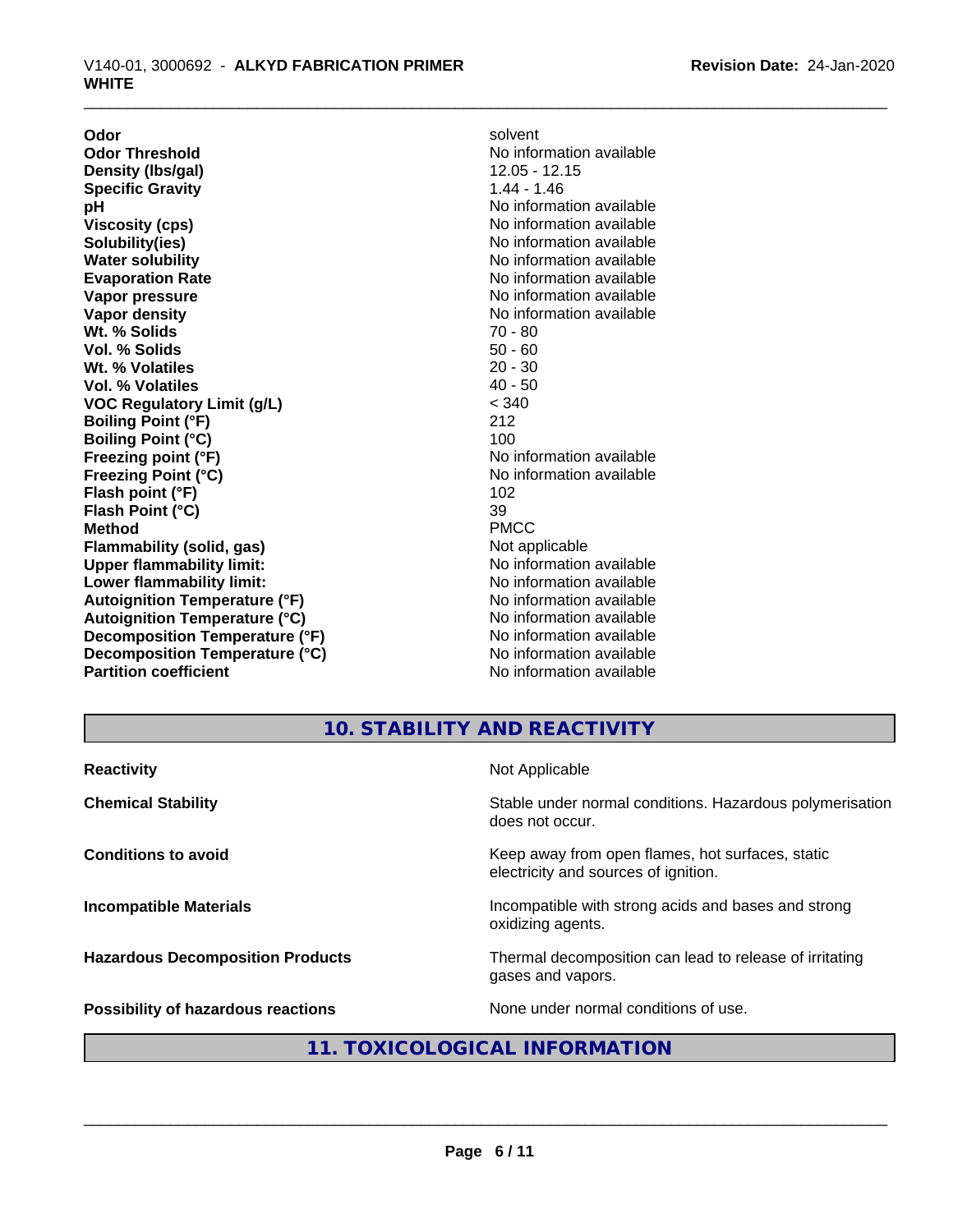| <b>Product Information</b>                             |                                                                                                                                                                                                               |
|--------------------------------------------------------|---------------------------------------------------------------------------------------------------------------------------------------------------------------------------------------------------------------|
| Information on likely routes of exposure               |                                                                                                                                                                                                               |
| <b>Principal Routes of Exposure</b>                    | Eye contact, skin contact and inhalation.                                                                                                                                                                     |
| <b>Acute Toxicity</b>                                  |                                                                                                                                                                                                               |
| <b>Product Information</b>                             | Repeated or prolonged exposure to organic solvents may lead to permanent brain<br>and nervous system damage. Intentional misuse by deliberately concentrating and<br>inhaling vapors may be harmful or fatal. |
|                                                        | Symptoms related to the physical, chemical and toxicological characteristics                                                                                                                                  |
| <b>Symptoms</b>                                        | No information available.                                                                                                                                                                                     |
|                                                        | Delayed and immediate effects as well as chronic effects from short and long-term exposure                                                                                                                    |
| Eye contact                                            | Contact with eyes may cause irritation.                                                                                                                                                                       |
| <b>Skin contact</b>                                    | May cause skin irritation and/or dermatitis. Prolonged skin contact may defat the                                                                                                                             |
|                                                        | skin and produce dermatitis.                                                                                                                                                                                  |
| Ingestion                                              | Ingestion may cause irritation to mucous membranes. Small amounts of this<br>product aspirated into the respiratory system during ingestion or vomiting may                                                   |
|                                                        | cause mild to severe pulmonary injury, possibly progressing to death.                                                                                                                                         |
| <b>Inhalation</b>                                      | High vapor / aerosol concentrations are irritating to the eyes, nose, throat and                                                                                                                              |
|                                                        | lungs and may cause headaches, dizziness, drowsiness, unconsciousness, and                                                                                                                                    |
|                                                        | other central nervous system effects.                                                                                                                                                                         |
| <b>Sensitization</b>                                   | May cause an allergic skin reaction.                                                                                                                                                                          |
| <b>Neurological Effects</b>                            | No information available.                                                                                                                                                                                     |
| <b>Mutagenic Effects</b>                               | No information available.                                                                                                                                                                                     |
| <b>Reproductive Effects</b>                            | No information available.                                                                                                                                                                                     |
| <b>Developmental Effects</b>                           | No information available.                                                                                                                                                                                     |
| <b>Target organ effects</b>                            | No information available.                                                                                                                                                                                     |
| STOT - repeated exposure                               | Causes damage to organs through prolonged or repeated exposure if inhaled.<br>No information available.                                                                                                       |
| <b>STOT - single exposure</b><br>Other adverse effects | No information available.                                                                                                                                                                                     |
| <b>Aspiration Hazard</b>                               | May be harmful if swallowed and enters airways. Small amounts of this product                                                                                                                                 |
|                                                        | aspirated into the respiratory system during ingestion or vomiting may cause mild                                                                                                                             |
|                                                        | to severe pulmonary injury, possibly progressing to death.                                                                                                                                                    |
|                                                        |                                                                                                                                                                                                               |

## **Numerical measures of toxicity**

## **The following values are calculated based on chapter 3.1 of the GHS document**

| ATEmix (oral)                 | 24266 mg/kg |
|-------------------------------|-------------|
| ATEmix (dermal)               | 20860 mg/kg |
| ATEmix (inhalation-dust/mist) | 54.2 mg/L   |

## **Component Information**

| Chemical name                                   | Oral LD50           | Dermal LD50           | Inhalation LC50      |
|-------------------------------------------------|---------------------|-----------------------|----------------------|
| Titanium dioxide                                | > 10000 mg/kg (Rat) |                       |                      |
| 13463-67-7                                      |                     |                       |                      |
| Distillates, petroleum, hydrotreated  <br>light | > 5000 mg/kg (Rat)  | > 2000 mg/kg (Rabbit) | > 5.2 mg/L (Rat) 4 h |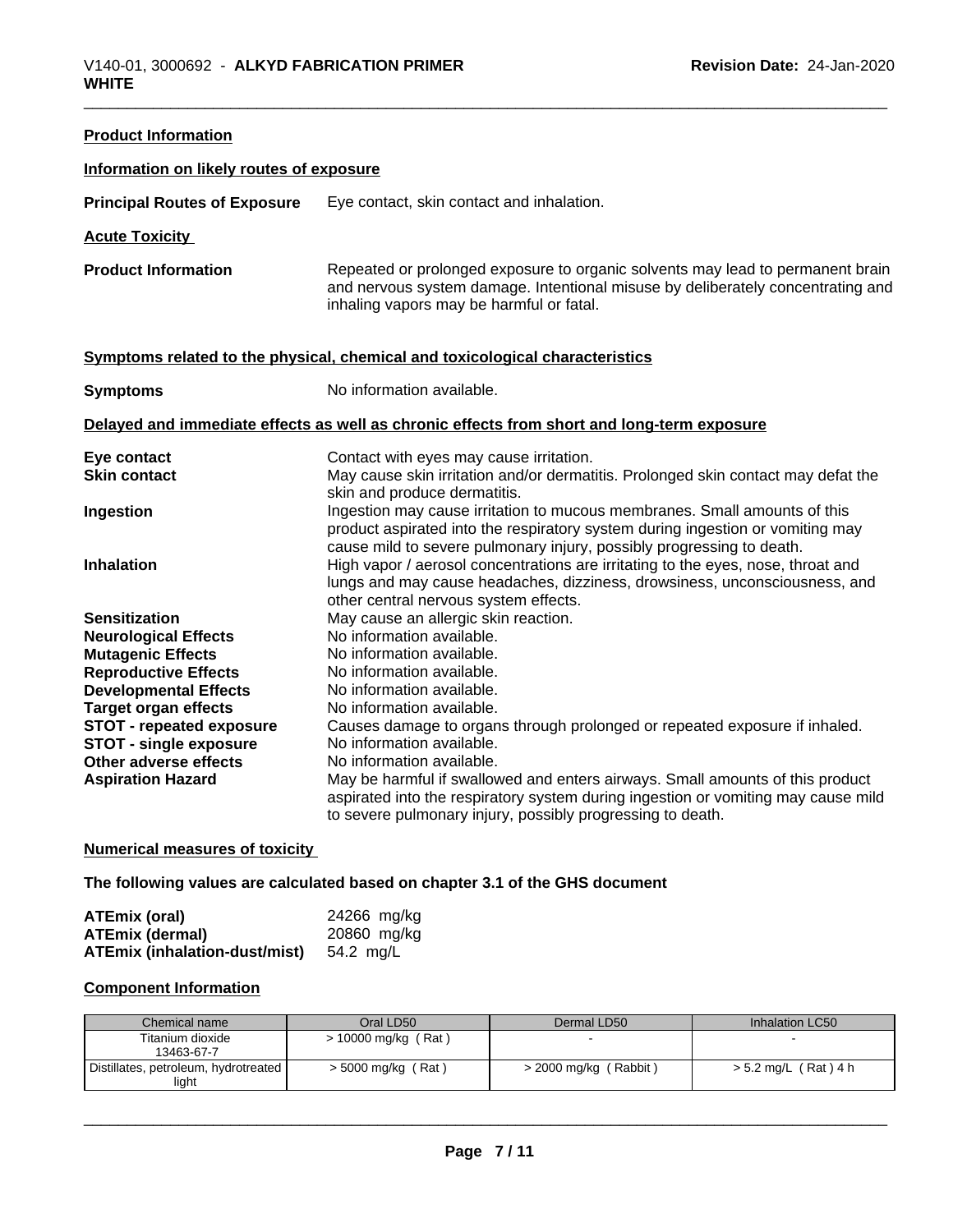| 64742-47-8            |                     |                            |                         |
|-----------------------|---------------------|----------------------------|-------------------------|
| Zinc phosphate        | > 5000 mg/kg (Rat)  |                            |                         |
| 7779-90-0             |                     |                            |                         |
| Zinc oxide            | > 5000 mg/kg (Rat)  |                            |                         |
| 1314-13-2             |                     |                            |                         |
| Methyl ethyl ketoxime | $= 930$ mg/kg (Rat) | 1000 - 1800 mg/kg (Rabbit) | $> 4.83$ mg/L (Rat) 4 h |
| $96 - 29 - 7$         |                     |                            |                         |

#### **Carcinogenicity**

*The information below indicateswhether each agency has listed any ingredient as a carcinogen:.*

| <b>Chemical name</b> | <b>IARC</b>          | <b>NTP</b>  | <b>OSHA</b> |
|----------------------|----------------------|-------------|-------------|
|                      | 2B - Possible Human  |             | Listed      |
| Titanium dioxide     | Carcinogen           |             |             |
|                      | . - Human Carcinogen | Known Human | Listed      |
| Silica, crystalline  |                      | Carcinogen  |             |

• Crystalline Silica has been determined to be carcinogenic to humans by IARC (1) when in respirable form. Risk of cancer depends on duration and level of inhalation exposure to spray mist or dust from sanding the dried paint.• Although IARC has classified titanium dioxide as possibly carcinogenic to humans (2B), their summary concludes: "No significant exposure to titanium dioxide is thought to occur during the use of products in which titanium dioxide is bound to other materials, such as paint."

#### **Legend**

IARC - International Agency for Research on Cancer NTP - National Toxicity Program OSHA - Occupational Safety & Health Administration

**12. ECOLOGICAL INFORMATION**

### **Ecotoxicity Effects**

The environmental impact of this product has not been fully investigated.

### **Product Information**

#### **Acute Toxicity to Fish**

No information available

#### **Acute Toxicity to Aquatic Invertebrates**

No information available

#### **Acute Toxicity to Aquatic Plants** No information available

**Persistence / Degradability**

# No information available.

#### **Bioaccumulation**

There is no data for this product.

#### **Mobility in Environmental Media**

No information available.

### **Ozone**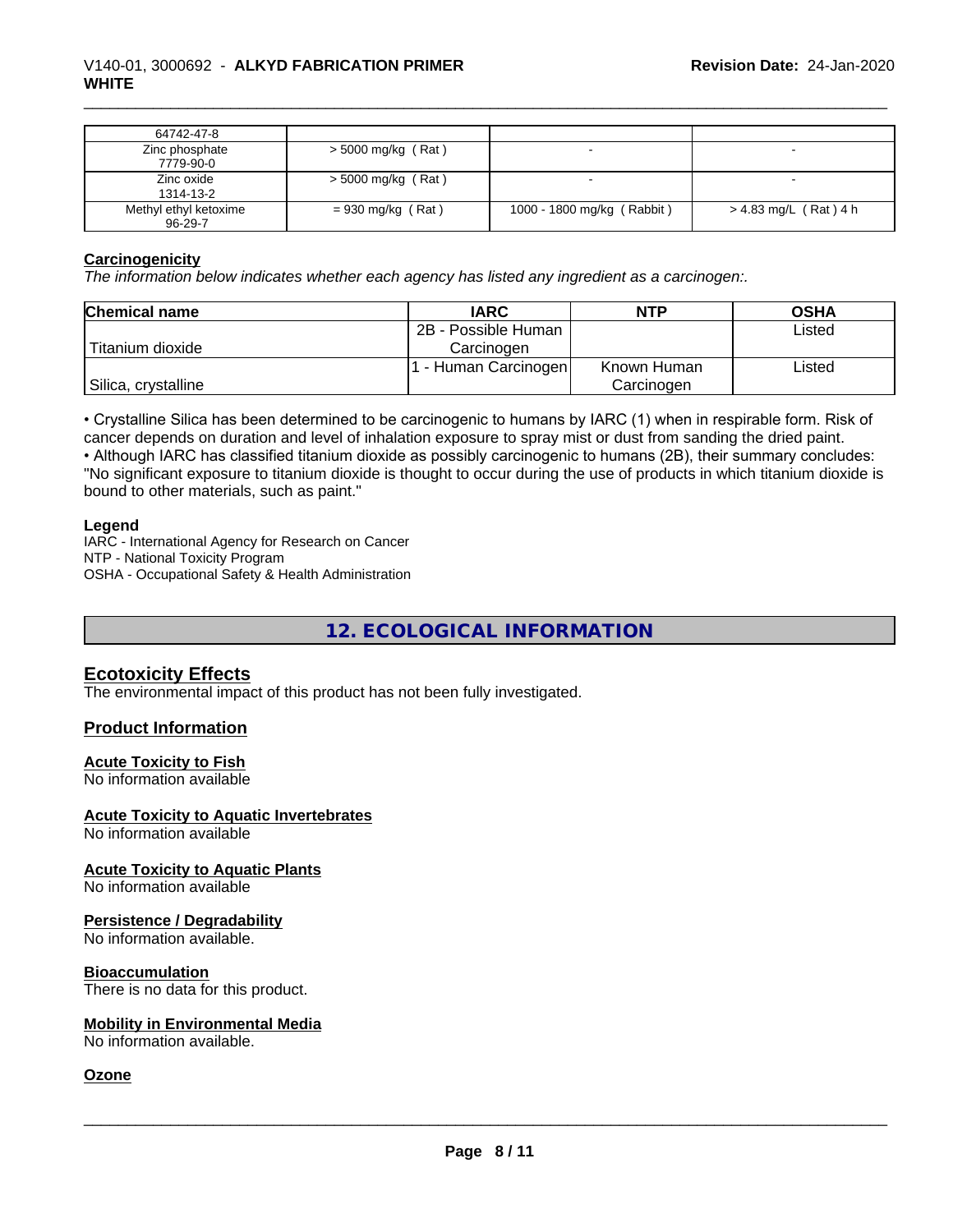No information available

#### **Component Information**

#### **Acute Toxicity to Fish**

Titanium dioxide  $LC50:$  > 1000 mg/L (Fathead Minnow - 96 hr.) Methyl ethyl ketoxime LC50: 48 mg/L (Bluegill sunfish - 96 hr.)

#### **Acute Toxicity to Aquatic Invertebrates**

Methyl ethyl ketoxime EC50: 750 mg/L (Daphnia magna - 48 hr.)

#### **Acute Toxicity to Aquatic Plants**

No information available

|                                | 13. DISPOSAL CONSIDERATIONS                                                                                                                                                                                               |
|--------------------------------|---------------------------------------------------------------------------------------------------------------------------------------------------------------------------------------------------------------------------|
| <b>Waste Disposal Method</b>   | Dispose of in accordance with federal, state, and local regulations. Local<br>requirements may vary, consult your sanitation department or state-designated<br>environmental protection agency for more disposal options. |
| <b>Empty Container Warning</b> | Emptied containers may retain product residue. Follow label warnings even after<br>container is emptied. Residual vapors may explode on ignition.                                                                         |
|                                | 14 TRANCRODT INFORMATION                                                                                                                                                                                                  |

#### **14. TRANSPORT INFORMATION**

| -<br><br>×<br>۰.<br>۰,<br>۰. |
|------------------------------|
|------------------------------|

| DOT                         |                       |
|-----------------------------|-----------------------|
| <b>Proper Shipping Name</b> | <b>PAINT</b>          |
| <b>Hazard class</b>         | 3                     |
| UN-No.                      | UN1263                |
| <b>Packing Group</b>        | Ш                     |
| <b>Description</b>          | UN1263, PAINT, 3, III |
|                             |                       |

In the US this material may be reclassified as a Combustible Liquid and is not regulated in containers of less than 119 gallons (450 liters) via surface transportation (refer to 49CFR173.120(b)(2) for further information).

| ICAO / IATA | Contact the preparer for further information. |
|-------------|-----------------------------------------------|
|             |                                               |

**IMDG / IMO** Contact the preparer for further information.

**15. REGULATORY INFORMATION**

## **International Inventories**

**TSCA: United States** Yes - All components are listed or exempt.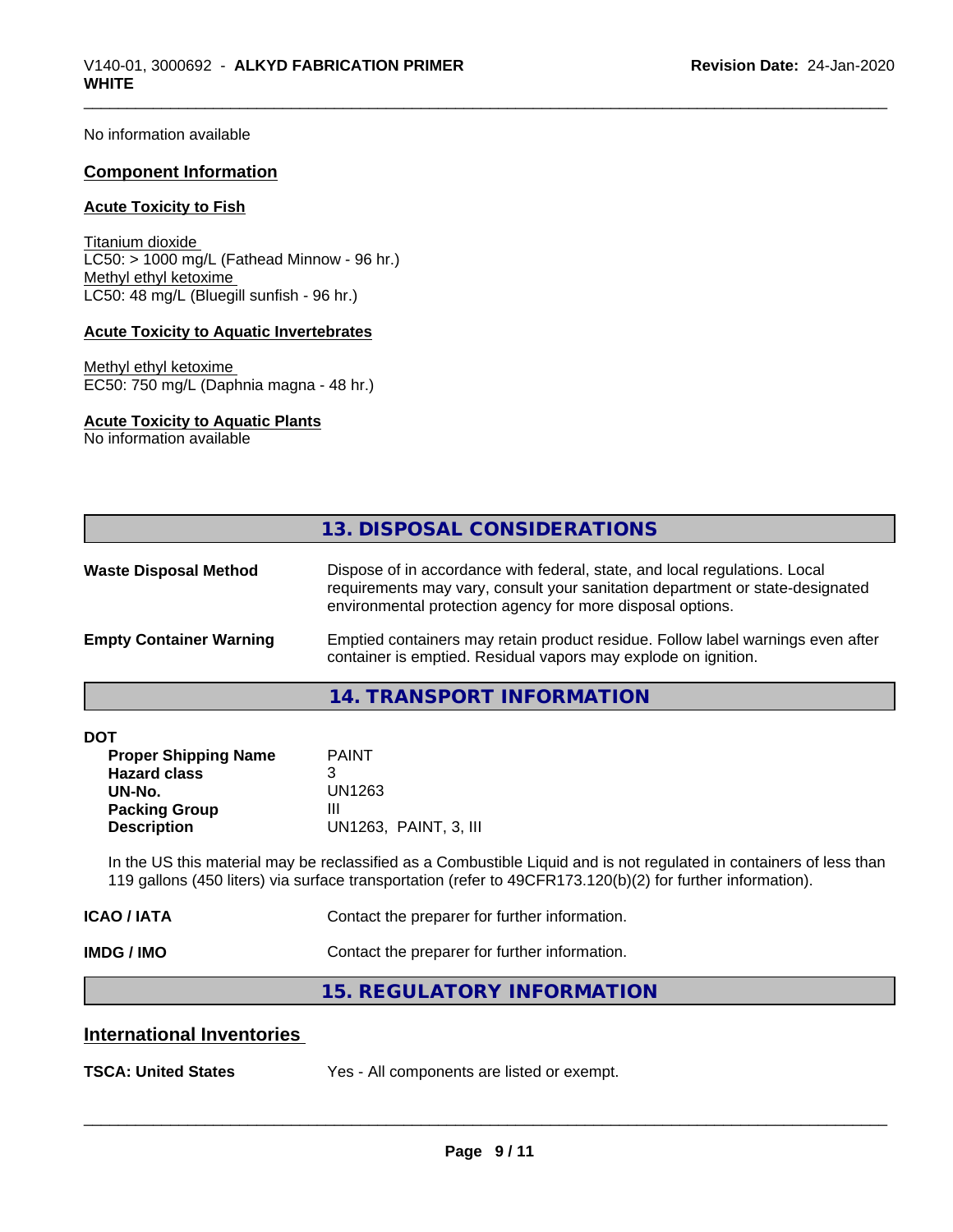**DSL: Canada** Yes - All components are listed or exempt.

## **Federal Regulations**

| SARA 311/312 hazardous categorization |     |  |
|---------------------------------------|-----|--|
| Acute health hazard                   | Yes |  |
| Chronic Health Hazard                 | Yes |  |
| Fire hazard                           | Yes |  |
| Sudden release of pressure hazard     | Nο  |  |
| <b>Reactive Hazard</b>                | No  |  |

#### **SARA 313**

Section 313 of Title III of the Superfund Amendments and Reauthorization Act of 1986 (SARA). This product contains a chemical or chemicals which are subject to the reporting requirements of the Act and Title 40 of the Code of Federal Regulations, Part 372:

| Chemical name  | CAS No.   | Weight-% | <b>CERCLA/SARA 313</b>     |
|----------------|-----------|----------|----------------------------|
|                |           |          | (de minimis concentration) |
| Zinc phosphate | 7779-90-0 | 5 - 10   |                            |

# **Clean Air Act,Section 112 Hazardous Air Pollutants (HAPs) (see 40 CFR 61)**

This product contains the following HAPs:

*None*

## **US State Regulations**

### **California Proposition 65**

**A WARNING:** Cancer and Reproductive Harm– www.P65warnings.ca.gov

#### **State Right-to-Know**

| <b>Chemical name</b> | <b>Massachusetts</b> | <b>New Jersey</b> | Pennsylvania |
|----------------------|----------------------|-------------------|--------------|
| Talc                 |                      |                   |              |
| Stoddard solvent     |                      |                   |              |
| Titanium dioxide     |                      |                   |              |
| Zinc phosphate       |                      |                   |              |
| Silica, crystalline  |                      |                   |              |

#### **Legend**

X - Listed

# **16. OTHER INFORMATION**

**HMIS** - **Health:** 1\* **Flammability:** 2 **Reactivity:** 0 **PPE:** -

# **HMIS Legend**

0 - Minimal Hazard